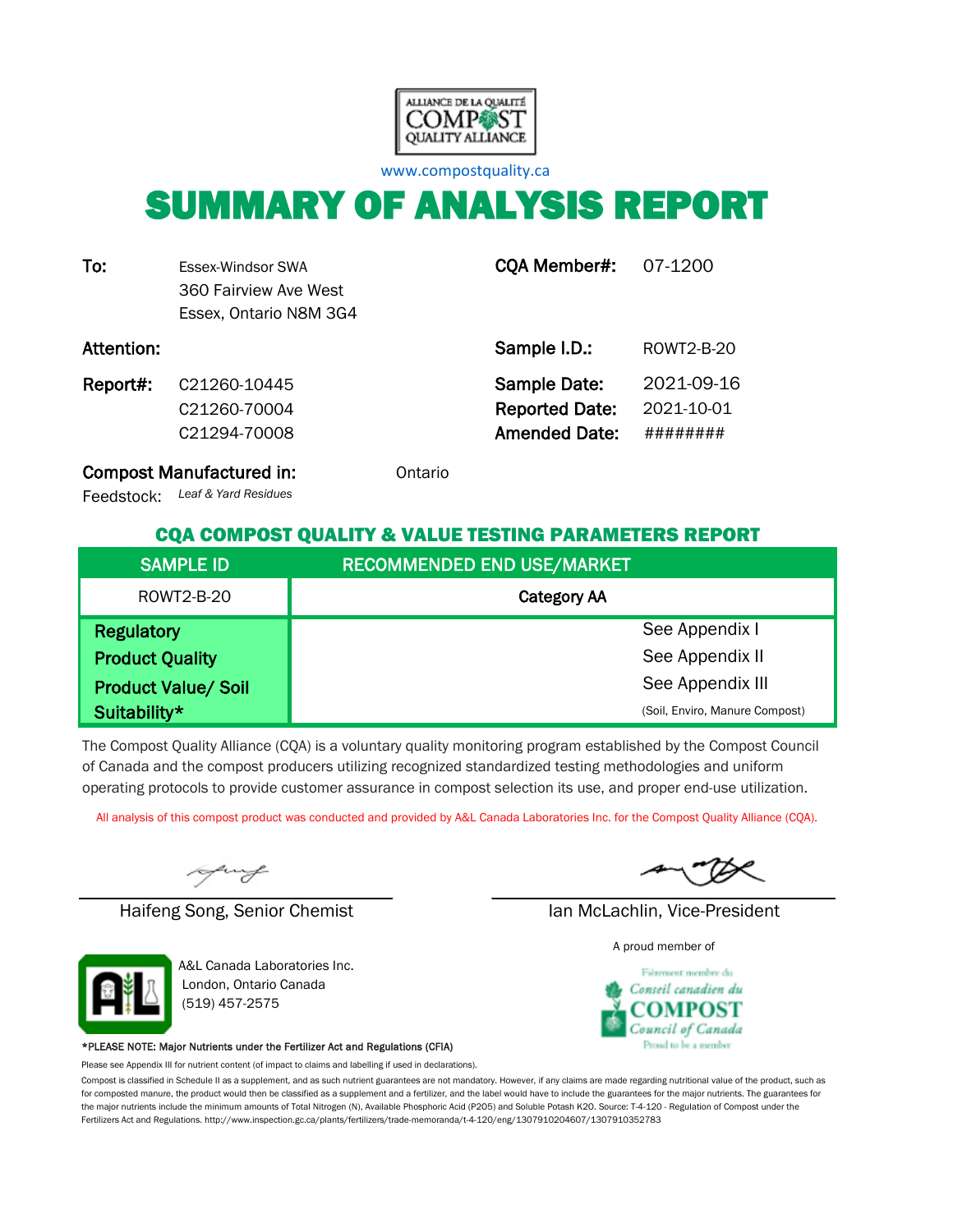

#### Appendix I Ontario Compost Guidelines 2012 & CFIA Fertilizer Act & Regulations



#### A. Maximum Concentrations for Trace Metals in Compost - Ontario<sup>+</sup>

|                       |                     | <b>Category AA</b> | <b>Category A</b>                           | <b>Category B</b> |  |  |  |  |
|-----------------------|---------------------|--------------------|---------------------------------------------|-------------------|--|--|--|--|
| <b>Trace Elements</b> | <b>Test Results</b> |                    | <b>Maximum Concentration within Product</b> |                   |  |  |  |  |
|                       | (ug/g)              |                    | (mg/kg dry weight)                          |                   |  |  |  |  |
| Arsenic (As)          | 1.88                | 13                 | 13                                          | 75                |  |  |  |  |
| Cadmium (Cd)          | <b>BDL</b>          | 3                  | 3                                           | 20                |  |  |  |  |
| Chromium (Cr)         | 4.60                | 210                | 210                                         | 1060              |  |  |  |  |
| Cobalt (Co)           | 1.19                | 34                 | 34                                          | 150               |  |  |  |  |
| Copper (Cu)           | 20.17               | 100                | 400                                         | 760               |  |  |  |  |
| Lead (Pb)             | 20.56               | 150                | 150                                         | 500               |  |  |  |  |
| Mercury (Hg)          | <b>BDL</b>          | 0.8                | 0.8                                         | 5                 |  |  |  |  |
| Molybdenum (Mo)       | 2.50                | 5                  | 5                                           | 20                |  |  |  |  |
| Nickel (Ni)           | 6.90                | 62                 | 62                                          | 180               |  |  |  |  |
| Selenium (Se)         | <b>BDL</b>          | $\overline{2}$     | $\overline{2}$                              | 14                |  |  |  |  |
| Zinc(Zn)              | 97.95               | 500                | 700                                         | 1850              |  |  |  |  |

#### **B. Foreign Matter in Compost - Ontario**

|                                                       | <b>Test Results</b> | <b>Category AA</b>                                       | <b>Category A</b> | <b>Category B</b>        |
|-------------------------------------------------------|---------------------|----------------------------------------------------------|-------------------|--------------------------|
| <b>Foreign Matter</b>                                 |                     | Contains < 1% FM greater than                            |                   | Contains < 2% FM greater |
| Percent (%) FM > 3mm/500mL                            | <b>BDL</b>          | 3mm and 0.5% plastics. Shall                             |                   | than 3mm and 0.5%        |
| Percent (%) Plastics > 3mm/500mL                      | <b>BDL</b>          | not contain any FM greater than                          |                   | plastic. No FM >         |
| Pieces 25mm/500mL                                     | 0                   | 25mm/500mL                                               |                   | 25mm/500mL               |
| <b>Sharp Foreign Matter</b>                           |                     |                                                          |                   | No more than 3 pieces of |
| Pieces > 3mm/500mL<br>0<br>Pieces > 12.5mm/500mL<br>0 |                     | No sharp matter that can cause<br>human or animal injury |                   | sharp matter no greater  |
|                                                       |                     |                                                          |                   | than 12.5mm/500mL        |

#### *C. Maturity/Stability - Ontarioᵻ*

| <b>Method</b>                          | <b>Test Results</b> | <b>Required Limits</b>                                  |  |  |
|----------------------------------------|---------------------|---------------------------------------------------------|--|--|
| CO <sub>2</sub> Respiration Rate       | 3.00                | $\leq$ 4 mg of carbon in the form of carbon dioxide per |  |  |
| CO <sub>2</sub> Respiration Rate       |                     | gram of organic matter per day                          |  |  |
| O <sub>2</sub> Uptake Respiration Rate |                     | $\leq$ 400 mg oxygen/kg of volatile solids (or organic  |  |  |
| O <sub>2</sub> Uptake Respiration Rate |                     | matter)/hour                                            |  |  |

#### *D. Pathogens - Ontarioᵻ*

| Pathogen                 | <b>Test Results</b> | <b>Required Limits</b>                                    |
|--------------------------|---------------------|-----------------------------------------------------------|
| E. coli (MPN/g dry)      | 13                  | <1000 MPN/g total solids calculated on a dry weight basis |
| Salmonella (P-A/25g(ml)) | <b>NEGATIVE</b>     | <3 MPN/4g total solids calculated on a dry weight basis   |

ᵻThe following references are from the Ontario Compost Quality Standards Guidelines July 2012

\*BDL = Below Detectable Limits

#### *E. CFIA - Ontario*

| Parameter                | <b>Test Results  </b> |
|--------------------------|-----------------------|
| Total Organic Matter (%) | 52.17%                |
| Moisture (%)             | 27.18%                |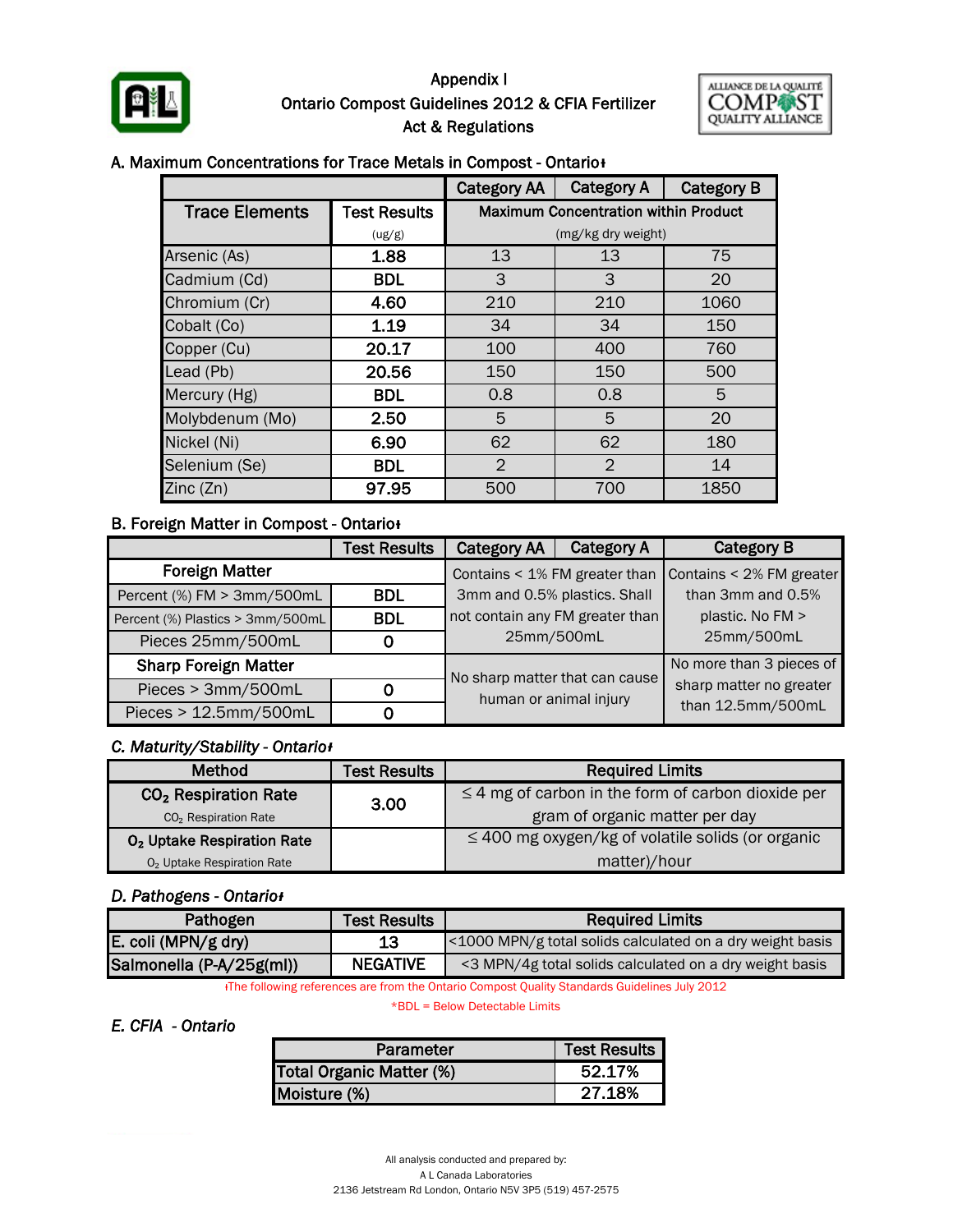

### Appendix II



#### Finished Compost Quality

| Parameter                           | <b>Test Results</b> |
|-------------------------------------|---------------------|
| pH                                  | 8.1                 |
| <b>Carbon to Nitrogen Ratio</b>     | 18:1                |
| Particle Size/Texture (inch)+       | $1/4$ Inch          |
| Soluble Salts (ms/cm)               | 1.8                 |
| <b>Sodium Base Saturation (%Na)</b> | 1.09%               |
| <b>Major Nutrients</b>              |                     |
| Available Potassium (%K)            | 21.94%              |
| Available Magnesium (%Mg)           | 20.19%              |
| Available Calcium (%Ca)             | 56.77%              |

+ Majority of sample passes through this sieve size

#### Reference Compost Quality Parameters for CQA

| <b>Use</b>                             | pH          | C.N   | <b>Moisture</b> | <b>Particle Size</b> | <b>Soluble Salts</b> | %Na     |
|----------------------------------------|-------------|-------|-----------------|----------------------|----------------------|---------|
| Remediation                            | $5.8 - 8.5$ | 10-40 | NA.             | $<$ 2 in             | $20$                 | $3%$    |
| Soil Amendment                         | $5.8 - 8.5$ | 10-30 | <b>NA</b>       | $<1/2$ in            | < 6                  | < 2%    |
| Landscaping                            | $5.8 - 8.5$ | 12-22 | < 50%           | $<1/2$ in            | $<$ 5                | < 2%    |
| <b>Planting Media</b>                  | $5.5 - 7.8$ | 12-22 | < 50%           | $<1/2$ in            | $\leq 4$             | < 2%    |
| Turf Establishment &<br>Topdressing    | $5.5 - 7.8$ | 12-22 | < 50%           | $<3/8$ in            | <3                   | $< 1\%$ |
| <b>Greenhouse Seeding</b>              | $6 - 7$     | 12-22 | < 25%           | $< 1/4$ in           | $2$                  | < 0.5%  |
| Greenhouse<br>Establishement           | $6 - 7$     | 12-22 | $30%$           | $<1/2$ in            | $2 - 3.5$            | < 0.5%  |
| <b>Field Nursery</b>                   | $5.8 - 8$   | 10-30 | < 50%           | $<1/2$ in            | < 3.5                | $< 1\%$ |
| <b>Agricultural Soil</b><br>Amendments | $6 - 8$     | 10-30 | < 50%           | $<1/2$ in            | $20$                 | none    |
| <b>Potting Soil</b>                    | $5.5 - 7.2$ | 12-22 | < 50%           | $<1/4$ in            | $2$                  | $< 1\%$ |

Unrestricted Use: Category AA and Category A - Compost that can be used in any application, such as agricultural lands, residential gardens, horticultural operations, the nursery industry, and other businesses. Category A criteria for trace elements are achievable using best source separated MSW feedstock, municipal biosolids, pulp and paper mill biosolids, or manure.

Restricted Use: Category B - Compost that has a restricted use because of the presence of sharp foreign matter or higher trace element content. Category B compost may require additional control when deemed necessary by a province or territory.

Note: For a compost to meet the unrestricted use category, it must meet the unrestricted (Category A) requirements for all trace elements and sharp foreign matter. If the compost fails one criterion of the guideline for unrestricted use but meets the criteria for restricted (Category B) use, then is is classified as a Category B product. Products that do not meet the criteria for either Category A or B must be used or disposed of appropriately.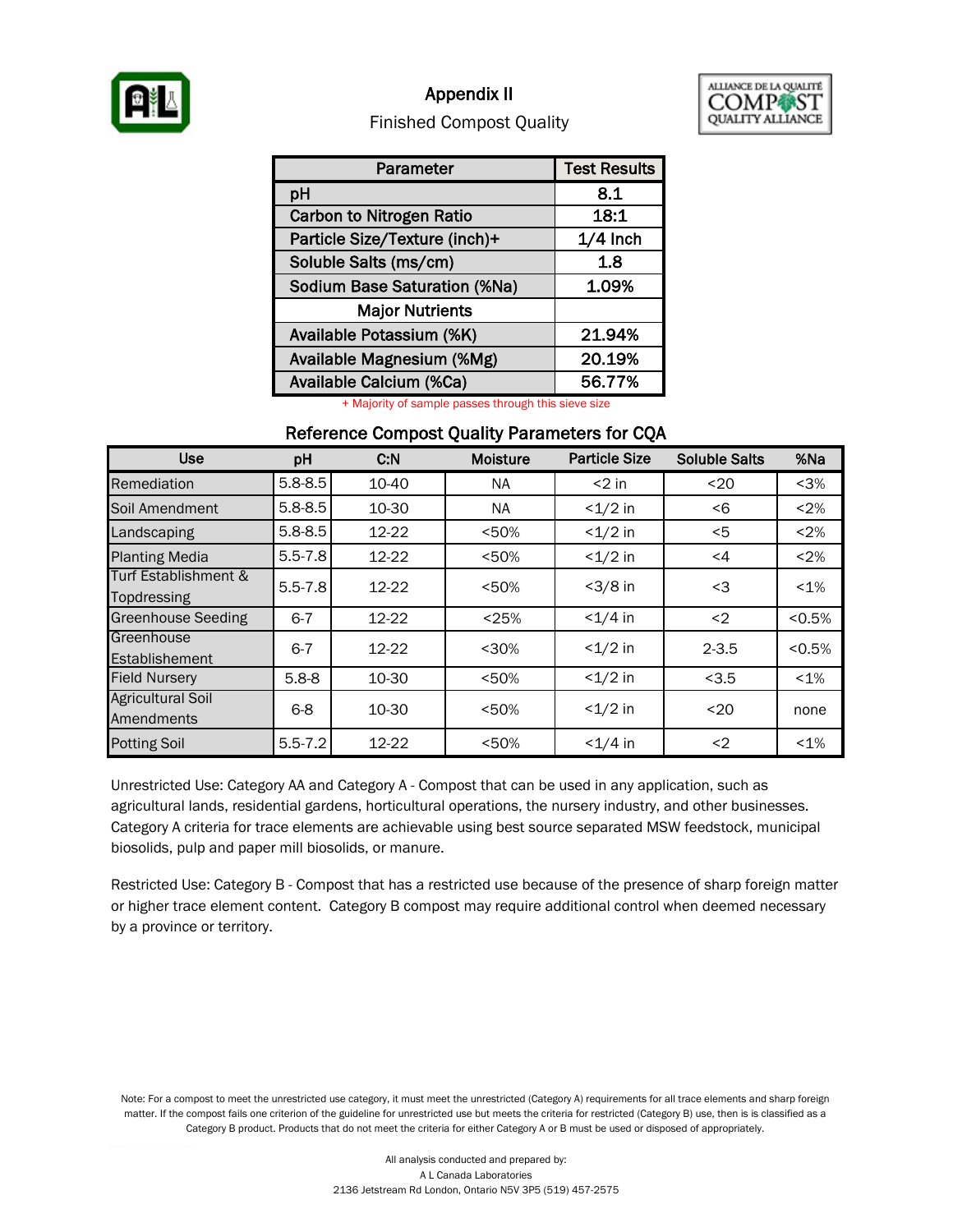

### Appendix III as is basis Compost Agricultural Product Value



| <b>Agricultural End-Use</b>           | <b>Analysis Result</b> | Unit  | Quantity in lbs/T |  |  |  |  |  |
|---------------------------------------|------------------------|-------|-------------------|--|--|--|--|--|
| <b>Physical Parameters</b>            |                        |       |                   |  |  |  |  |  |
| <b>Dry Matter</b>                     | 72.82%                 | %     |                   |  |  |  |  |  |
| pH                                    | 8.1                    |       |                   |  |  |  |  |  |
| <b>Bulk Density</b>                   | 569                    | kg/m3 |                   |  |  |  |  |  |
| <b>C:N Ratio</b>                      | 18:1                   |       |                   |  |  |  |  |  |
| <b>Fertilizer Equivalent Minerals</b> |                        |       |                   |  |  |  |  |  |
| <b>Nitrogen Total</b>                 | 1.56%                  | %     | 31.2              |  |  |  |  |  |
| Ammonium Nitrogen                     | 224.80                 | ppm   | 0.45              |  |  |  |  |  |
| Total Phosphate (P as P205)           | 0.46%                  | %     | 9.2               |  |  |  |  |  |
| Total Potash (K as K20)               | 0.82%                  | %     | 16.4              |  |  |  |  |  |
| Calcium                               | 3.01%                  | %     | 60.2              |  |  |  |  |  |
| Magnesium                             | 0.60%                  | %     | 12.0              |  |  |  |  |  |
| Sulfur                                | 1253.60                | ppm   | 2.5               |  |  |  |  |  |

The Compost Quality Assurance program goes beyond the provincial requirements to establish full value and appropriate end-use. The Compost Report and Compost End-use table in Appendix II, has 10 different compost application uses from soil remediation, through to potting soil blends. Of note are available soluble salt limits and the percent available sodium for sensitive plants. Appendix III, lists the primary agricultural use parameters and quantitative nutrient content that reflects this compost samples agricultural end-use, and application value. This value includes macro and micro nutrients, soil building properties such as the addition of organic matter, increasing moisture holding capacity, and the soils slow release nutrients. These parameters improve beneficial soil health components soil structure and stability.

Major Nutrients - Compost is classified in Schedule II (CFIA Fertilizer Act & Regulations) as a supplement, and as such, nutrient guarantees are not mandatory. However, if any claims are made regarding nutritional value of the product, such as for composted manure, the product would then be classified as a supplement and a fertilizer, and label would have to include the guarantees for the major nutrients. The guarantees for the major nutrients include the minimum amounts of Total Nitrogen (N), Available Phosphoric Acid (P2O5) and Soluble Potash (K2O).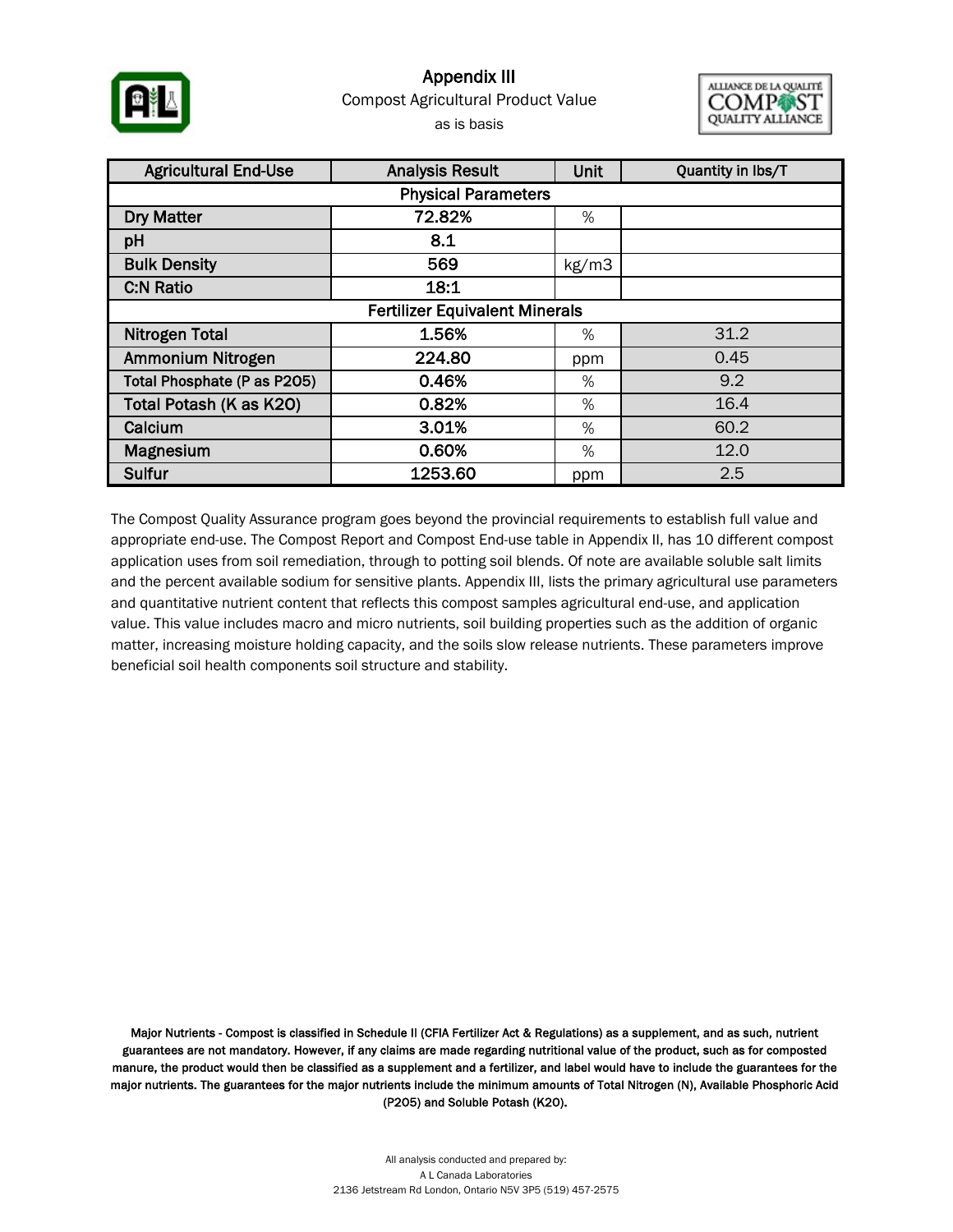# **Report Number:** C21260-10445 **A & L Canada Laboratories Inc.**<br>Account Number: 98043 **A & L** 2136 Jetstream Road, London, Ontario, N5V 3P5

2136 Jetstream Road, London, Ontario, N5V 3P5 Telephone: (519) 457-2575 Fax: (519) 457-2664





**To:** ESSEX-WINDSOR SWA 360 FAIRVIEW AVE WEST SUITE 211 ESSEX, ON N8M 3G4

519-776-6370

**Reported Date:** 

#### **For:** ROWT2-B-20

| <b>Reported Date:</b><br>Printed Date: Oct 1, 2021 |                        |                           |                                |                         | <b>COMPOST REPORT</b>         |                                |                              |                                 |                                       | Page: 1 / 1             |
|----------------------------------------------------|------------------------|---------------------------|--------------------------------|-------------------------|-------------------------------|--------------------------------|------------------------------|---------------------------------|---------------------------------------|-------------------------|
| Sample<br>Number                                   | Lab<br>Number          | pH                        | Lime<br>Index                  |                         | Available<br>Organic Matter % | Phosphorus<br>P ppm            |                              | Potassium<br>K ppm              | Magnesium<br>Mg ppm                   | Calcium<br>Ca ppm       |
| <b>ROWT2-B-20</b>                                  | 87318                  | 8.1                       | 6.9                            |                         | 42.3                          | 432                            |                              | 3094                            | 888                                   | 4106                    |
| Sulfur<br>S ppm<br>49                              | Zinc<br>Zn ppm<br>19.4 | Manganese<br>Mn ppm<br>33 | Iron<br>Fe ppm<br>203          | Copper<br>Cu ppm<br>1.6 | Boron<br>B ppm<br>2.4         | Sodium<br>Na ppm<br>91         | Nitrate-N<br>NO3-N ppm<br>22 | Soluble<br>Salt<br>ms/cm<br>1.8 | Nitrogen<br>(Total)<br>$(\%)$<br>1.56 | Chloride<br>ppm<br>2100 |
|                                                    |                        |                           |                                |                         | <b>INTERPRETATION</b>         |                                |                              |                                 |                                       |                         |
|                                                    |                        |                           |                                |                         |                               |                                |                              |                                 |                                       |                         |
| CEC                                                |                        |                           | <b>Percent Base Saturation</b> |                         |                               | Proportional Equivalents (meq) |                              |                                 | <b>Cation Ratio</b>                   | C/N Ratio               |
| meg/100g                                           | % BS                   | % K<br>% Mg               | % Ca                           | % Na                    | Κ                             | Mg                             | Ca                           | Na                              | Ca/Mg<br>Mg/K                         |                         |
| 36.2                                               | 100.0                  | 21.94<br>20.19            | 56.77                          | 1.09                    | 7.93                          | 7.30                           | 20.53                        | 0.40                            | 1:1<br>3:1                            | 18:1                    |

Optimum Range: 3 - 5 8 - 20 60 - 80 0.5 - 1.3 7:1 7:1 5:1

**CQA**

\* Results reported on a dry weight basis.

**The results of this report relate to the sample submitted and analyzed.** 

\* Crop yield is influenced by a number of factors in addition to soil fertility. **Results Authorized By: Ian McLachlin, Vice President**

**No guarantee or warranty concerning crop performance is made by A & L.**



**A&L Canada Laboratories Inc. is accredited by the Standards Council of Canada for specific tests as listed on www.scc.ca and by the Canadian Association for Laboratory Accreditation as listed on www.cala.ca**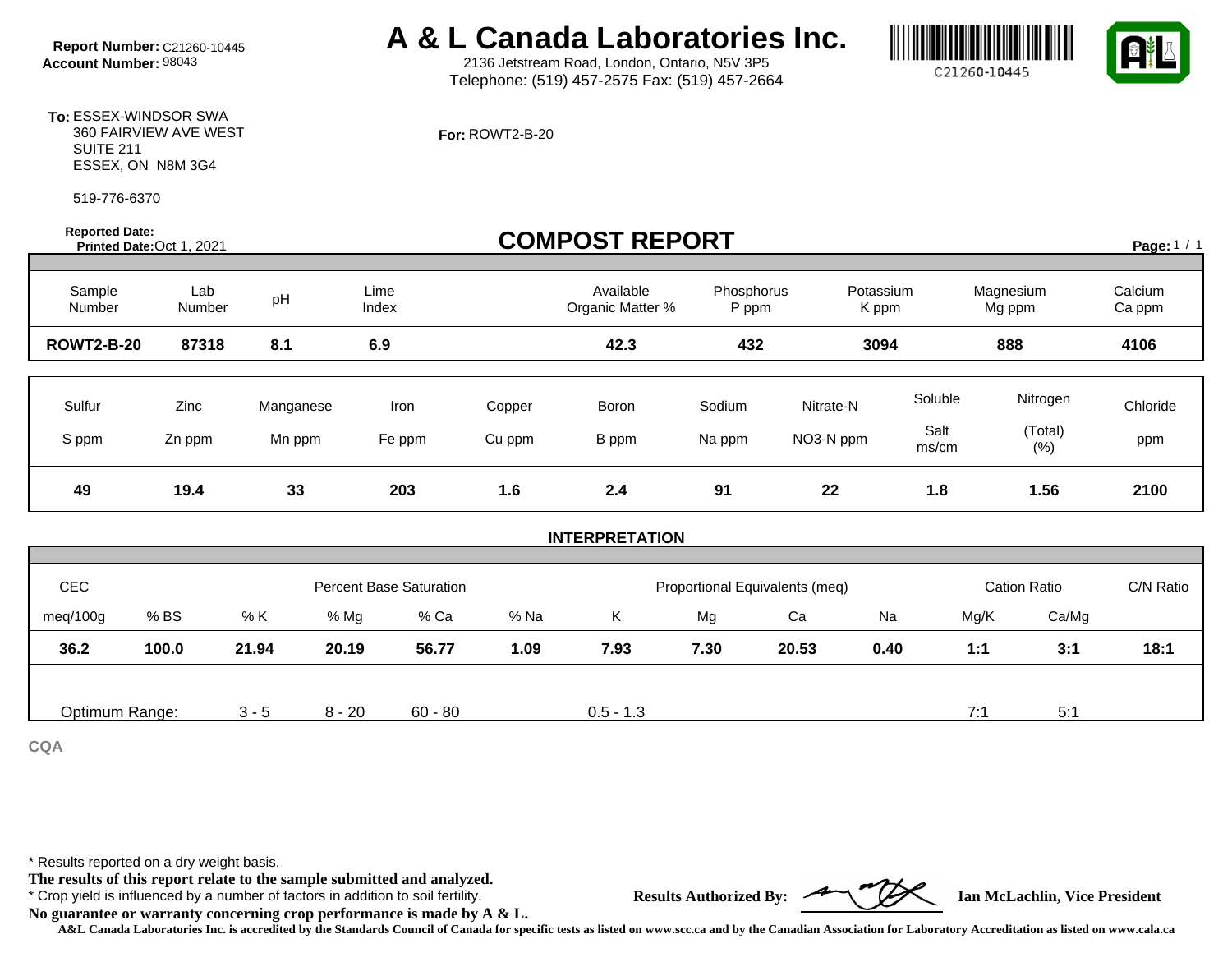**REPORT NUMBER: C21260-10445** 

**A & L Canada Laboratories Inc.**<br>2136 Jetstream Rd. London, Ontario, N5V 3P5

**ACCOUNT NUMBER:** 98043 Telephone: (519) 457-2575 Fax: (519) 457-2664



PAGE: 1 / 1

## **REPORT OF ANALYSIS**

**TO:** ESSEX-WINDSOR SWA **DATE RECEIVED:** 2021-09-17 360 FAIRVIEW AVE WEST **DATE REPORTED:** 2021-10-01 SUITE 211 **RE:** ROWT2-B-20 **PAGE:** 1 / ESSEX, ON N8M 3G4 CQA2100411

| <b>LAB NO</b> | AMP'                 | .YSIS                                       |        |             | <b>THOD</b>                         |
|---------------|----------------------|---------------------------------------------|--------|-------------|-------------------------------------|
|               | .                    | <b>ANA</b>                                  | RESULT | <b>UNIT</b> | МE                                  |
| 87318         | ROW.<br>$2 - B - 20$ | Nitrogen <sup>/"</sup><br>otal <sup>-</sup> | . ت    |             | $.02-I$<br><u>і і Ді</u><br>. IVII. |



**Results Authorized By:**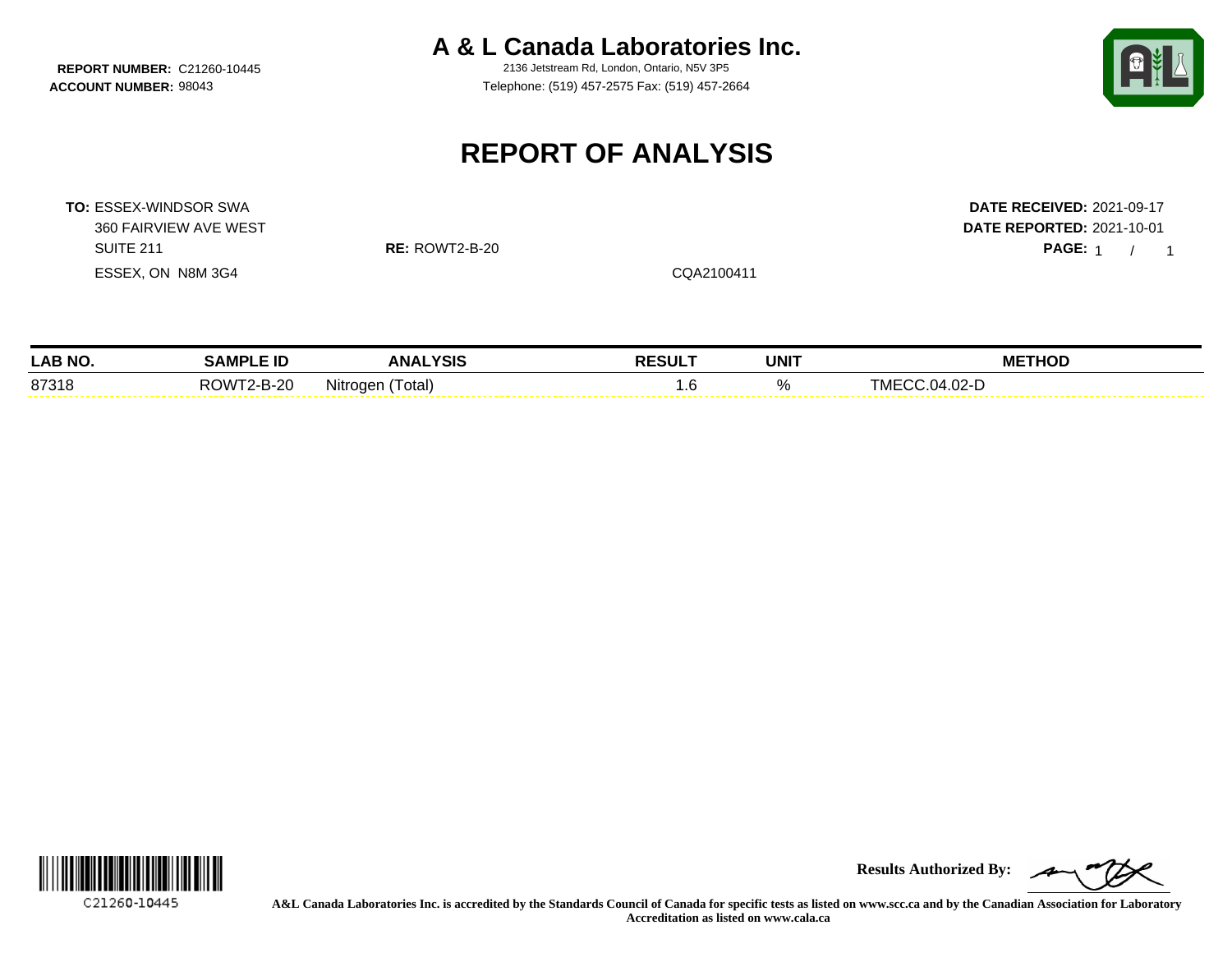REPORT NO.<br>C21260-70004 A & L Canada Laboratories Inc. **ACCOUNT NUMBER** 2136 Jetstream Road, London, ON, N5V 3P5 Tel: (519) 457-2575 Fax: (519) 457-2664

**FOR:**ROW "T2-B-20"



 $1 / 3$ 

98043

**TO:**ESSEX-WINDSOR SWA 360 FAIRVIEW AVE WEST SUITE 211 ESSEX, ON N8M 3G4

**Phone:**800-563-3377 **Fax:**519-776-6370

## **CERTIFICATE OF ANALYSIS**

**SAMPLE ID:ROW "T2-B-20"** 

**PROJECT NO: SAMPLE MATRIX:** COMPOST **DATE SAMPLED:** 2021-09-16 **PO#: DATE RECEIVED:**2021-09-17 **LAB NUMBER:**2607006 **DATE REPORTED:**2021-09-30

| <b>PARAMETER</b> | <b>Result</b> | <b>UNIT</b> | <b>DETECTION</b><br><b>LIMIT</b> | <b>METHOD REFERENCE</b>        |
|------------------|---------------|-------------|----------------------------------|--------------------------------|
| Arsenic          | 1.88          | ug/g        | 1.00                             | EPA 3050B/6010B(mod) *         |
| Cadmium          | <b>BDL</b>    | ug/g        | 1.00                             | EPA 3050B/6010B(mod) *         |
| Cobalt           | 1.19          | u g/g       | 1.00                             | TMECC 4.06;EPA 3050/6010(mod)* |
| Chromium         | 4.60          | ug/g        | 1.00                             | TMECC.04.06;EPA 3050/6010(mod* |
| Copper           | 20.17         | u g/g       | 1.00                             | TMECC 4.06;EPA 3050/6010(mod)* |
| Mercury          | <b>BDL</b>    | ug/g        | 0.10                             | EPA 7471 *                     |
| Molybdenum       | 2.5           | u g/g       | 1.0                              | TMECC.04.06;EPA 3050/6010(mod* |
| Nickel           | 6.90          | ug/g        | 1.00                             | TMECC 4.06;EPA 3050/6010(mod)* |
| Lead             | 20.56         | ug/g        | 1.00                             | EPA 3050B/6010B(mod) *         |
| Selenium         | <b>BDL</b>    | u g/g       | 1.00                             | EPA 3050/6010 (mod) *          |
| Zinc             | 97.95         | ug/g        | 1.00                             | TMECC 4.06;EPA 3050/6010(mod)* |

\* - accredited test

BDL - Below detectable levels

**The results of this report relate to the sample submitted and analyzed.** 



**Results Authorized By:**

**Haifeng Song, Ph.D., C.Chem. Lab Director**

**A&L Canada Laboratories Inc. is accredited by the Standards Council of Canada for specific tests as listed on www.scc.ca and by the Canadian Association for Laboratory Accreditation as listed on www.cala.ca** Additional information available upon request<br>This Certificate of Analysis has been prepared for use by the Recipient only. Possession of this Certificate of Analysis, does not carry with the right to reproduction or publi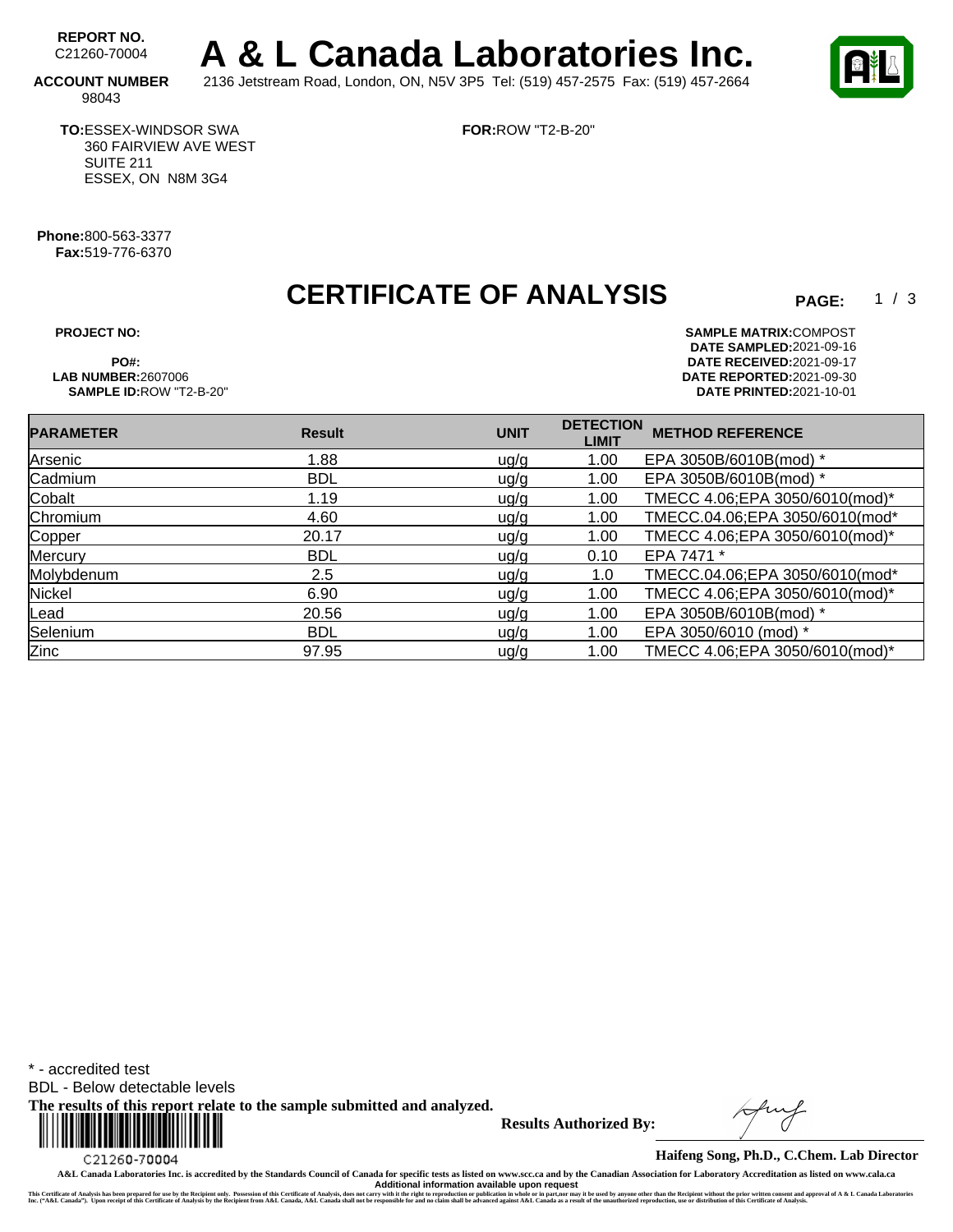REPORT NO.<br>C21260-70004 A & L Canada Laboratories Inc. **ACCOUNT NUMBER** 2136 Jetstream Road, London, ON, N5V 3P5 Tel: (519) 457-2575 Fax: (519) 457-2664

 $2/3$ 

98043

**TO:**ESSEX-WINDSOR SWA 360 FAIRVIEW AVE WEST SUITE 211 ESSEX, ON N8M 3G4

**FOR:**ROW "T2-B-20"

**Phone:**800-563-3377 **Fax:**519-776-6370

## **CERTIFICATE OF ANALYSIS**

**PROJECT NO: SAMPLE MATRIX:** COMPOST **DATE SAMPLED:** 2021-09-16 **PO#: DATE RECEIVED:**2021-09-17 **LAB NUMBER:**2607006 **DATE REPORTED:**2021-09-30 **SAMPLE ID:**ROW "T2-B-20" **DATE PRINTED:**2021-10-01

| <b>PARAMETER</b>                       | <b>Result</b>   | <b>UNIT</b>  | <b>DETECTION</b><br><b>LIMIT</b> | <b>METHOD REFERENCE</b> |
|----------------------------------------|-----------------|--------------|----------------------------------|-------------------------|
| $E.$ coli                              | 13              | MPN/g dry    | 3                                | TMECC 07.01             |
| Salmonella spp.                        | <b>NEGATIVE</b> | $P-A/$       | 1 CFU                            | MFLP-75 *               |
|                                        |                 | $25.0g$ (ml) |                                  |                         |
| Total sharps $> 2.8$ mm <sup>*</sup>   | 0               | pieces/500ml |                                  | <b>TMECC 03.08</b>      |
| Total sharps > 12.5 mm                 | 0               | pieces/500ml |                                  | <b>TMECC 03.08</b>      |
| Total $FM > 2.8$ mm*                   | 0.01            | %            | 0.01                             | <b>TMECC 03.08</b>      |
| Total $FM > 25$ mm                     |                 | pieces/500ml |                                  | <b>TMECC 03.08</b>      |
| Total plastics $> 2.8$ mm <sup>*</sup> | 0.01            | %            | 0.01                             | <b>TMECC 03.08</b>      |
| Total Organic Matter @ 550 deg C       | 52.17           | %            | 0.10                             | LOI@550C                |
| Moisture                               | 27.18           | $\%$         | 0.10                             | TMECC.03.09-A           |
| Sieve 2 Inch (% Passing)               | 100.00          | %            | 0.10                             | ASTMD422                |
| Sieve 1 Inch (% Passing)               | 100.00          | $\%$         | 0.10                             | ASTMD422                |
| Sieve 1/2 Inch (% Passing)             | 99.20           | %            | 0.10                             | ASTMD422                |
| Sieve 3/8 Inch (% Passing)             | 94.90           | $\%$         | 0.01                             | ASTMD422                |
| Sieve 1/4 Inch (% Passing)             | 85.60           | %            | 0.10                             | ASTMD422                |
| Compost Stability Index                | 7               | ---          |                                  | <b>TMECC.05.08-B</b>    |
| Respiration-mgCO2-C/g OM/day           | 3.00            | mgCO2-C/     | 0.01                             | <b>TMECC.05.08-B</b>    |
|                                        |                 | gOM/day      |                                  |                         |
| Respiration - mgCO2-C/g TS/day         | 1.50            | mgCO2-C/     | 0.01                             | <b>TMECC.05.08-B</b>    |
|                                        |                 | gTS/day      |                                  |                         |

Maturity Index: 7 - Well matured, aged compost, cured; few limitations for usage.

\* - accredited test

BDL - Below detectable levels

**The results of this report relate to the sample submitted and analyzed.** 



**Results Authorized By:**

**Haifeng Song, Ph.D., C.Chem. Lab Director**

**A&L Canada Laboratories Inc. is accredited by the Standards Council of Canada for specific tests as listed on www.scc.ca and by the Canadian Association for Laboratory Accreditation as listed on www.cala.ca** Additional information available upon request<br>This Certificate of Analysis has been prepared for use by the Recipient only. Possession of this Certificate of Analysis, does not carry with the right to reproduction or publi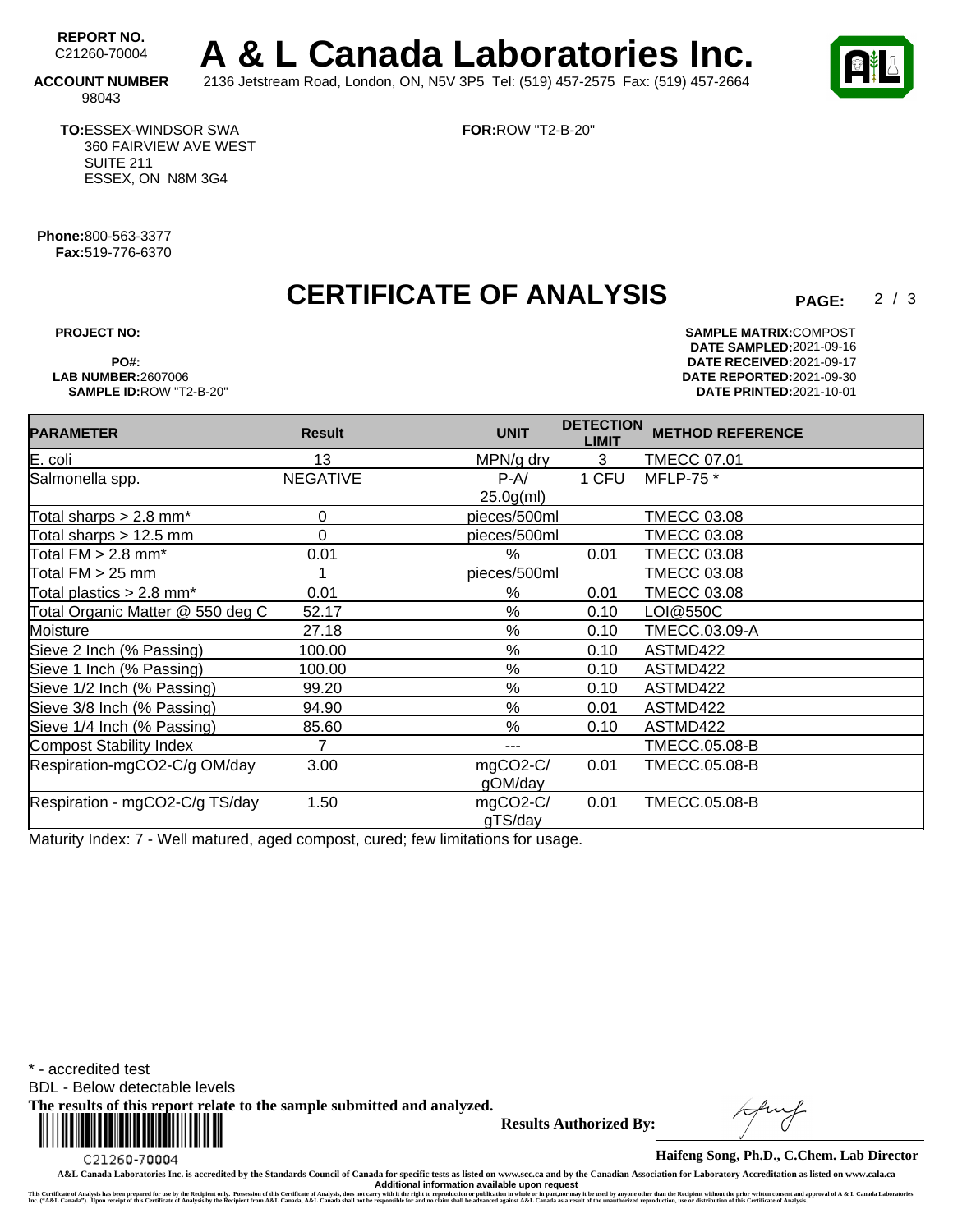REPORT NO.<br>C21260-70004 A & L Canada Laboratories Inc. **ACCOUNT NUMBER** 2136 Jetstream Road, London, ON, N5V 3P5 Tel: (519) 457-2575 Fax: (519) 457-2664

**FOR:**ROW "T2-B-20"

 $3/3$ 

98043

**TO:**ESSEX-WINDSOR SWA 360 FAIRVIEW AVE WEST SUITE 211 ESSEX, ON N8M 3G4

**Phone:**800-563-3377 **Fax:**519-776-6370

**CERTIFICATE OF ANALYSIS** 

**As Received UNIT DETECTION**

**Result**

Total Solids (as received) 72.82 % 0.10 Gravimetric

Total Organic Carbon 28.98 % 0.10 Combustion Ammonia (NH3/NH4-N) 308.71 224.80 ug/g .01 Colourimetric

Potassium 9265.00 6746.77 ug/g 5.00 TMECC.04.04\*

Phosphorus 2761.50 2010.92 ug/g 5.00 TMECC.04.03 \*

Aluminum 2568.50 1870.38 ug/g 5.00 TMECC.04.07 \* Boron 17.39 12.66 ug/g 1.00 TMECC.04.05 \* Calcium 4.14 3.01 % 0.01 TMECC.04.05\* Iron 7720.00 5621.70 ug/g 5.00 TMECC.04.05 \* Magnesium **0.83** 0.60 % 0.01 TMECC.04.05 \* Manganese 80.95 58.95 ug/g 1.00 TMECC.04.05 \* Sodium 0.03 0.02 % 0.01 TMECC.04.05 \* Sulphur 1721.50 1253.60 ug/g 5.00 TMECC.04.05 \*

Total Potassium (as K20) 1.12 0.82 % 0.05 ICP

Total Phosphorus (as P205) 0.63 0.46 % 0.05 ICP

**Nitrogen & Carbon**

**Metals**

**PARAMETER Result Dry** 

**Weight**

**PROJECT NO: SAMPLE MATRIX:** COMPOST **DATE SAMPLED:** 2021-09-16 **PO#: DATE RECEIVED:**2021-09-17 **LAB NUMBER:**2607006 **DATE REPORTED:**2021-09-30 **DATE PRINTED: 2021-10-01** 

**LIMIT METHOD REFERENCE**

Bulk Density (as Recieved) 569 kg/m3 10 Gravimetric

\* - accredited test

**Additional Parameters**

BDL - Below detectable levels

**The results of this report relate to the sample submitted and analyzed.** 



**Results Authorized By:**

**Haifeng Song, Ph.D., C.Chem. Lab Director**

**A&L Canada Laboratories Inc. is accredited by the Standards Council of Canada for specific tests as listed on www.scc.ca and by the Canadian Association for Laboratory Accreditation as listed on www.cala.ca Additional information available upon request**

This Certificate of Annysis has been prepared for us by the Recipient only. Possession of this Certificate of Annysis, does not carry with the right to reproduce in a back and a sume of the conder in party of the man of an